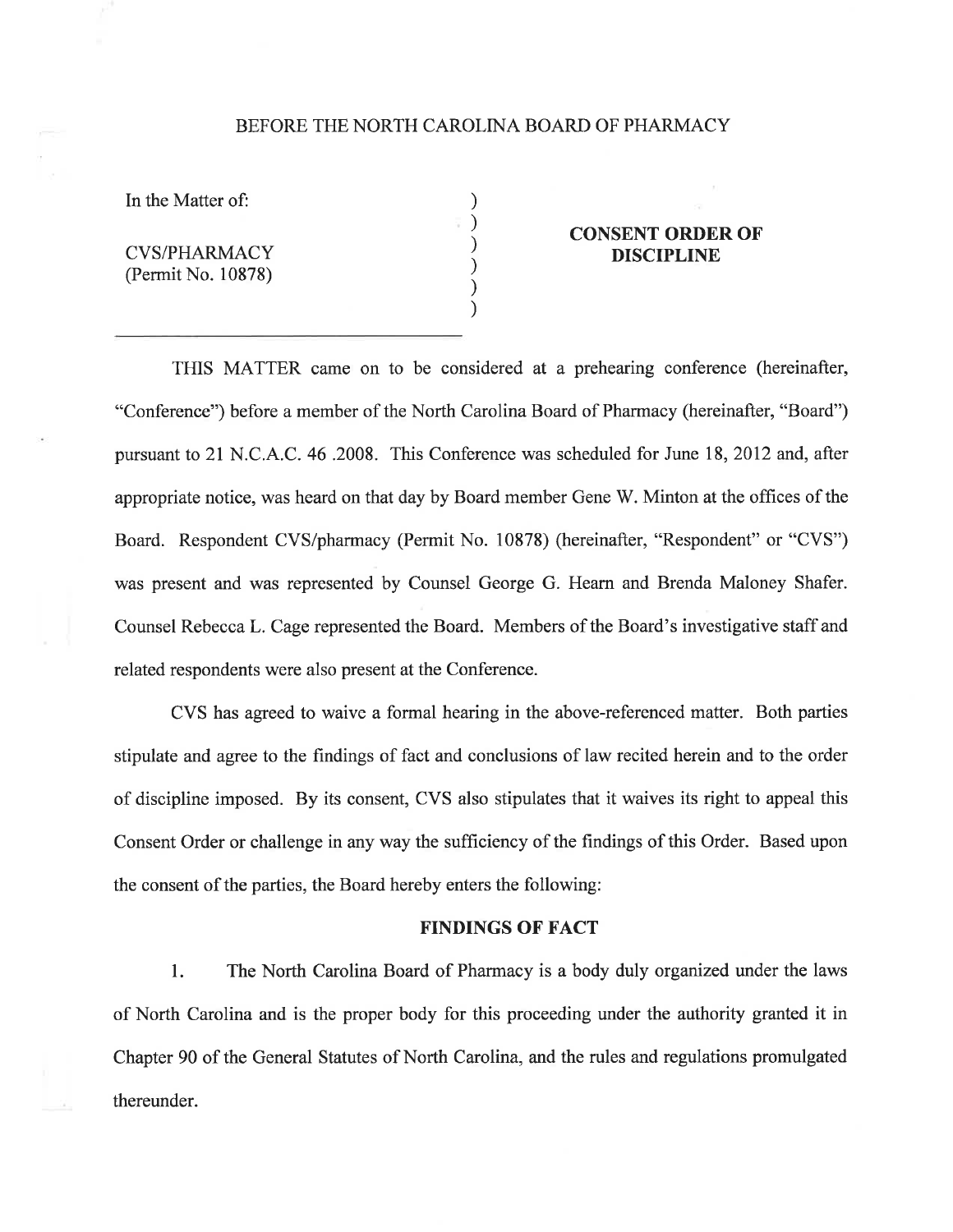2. CVS is and was, at all relevant times referred to herein, the holder of Permit No. 10878 from the Board, and located at 3001 Fayetteville Road, Lumberton, North Carolina. CVS is and was, at all relevant times referenced to herein, subject to the rules and regulations of the North Carolina Board of Pharmacy and the laws of the State of North Carolina.

3. On June 1,2011, CVS held a training program in Wilmington, N.C. for the administration of vaccines, which was attended by nine pharmacists and two pharmacy interns ("Participants"). As set forth below, it was later determined by the Board that the training program did not meet the requirements for a certificate program under North Carolina law.

4. On September 15, 2011, the Board received an anonymous complaint notifying the Board of alleged deficiencies in the vaccination training program offered by CVS on June 1, 2011, including allegations that the training program did not include the required two intramuscular injections and one subcutaneous injection and that the trainer provided each of the assessment examination answers to the Participants of the program.

5. On October 20,2011, Jay Campbell, Executive Director of the Board, notified CVS, through Michael Sherry, Manager, Retail Clinical Operations, of the anonymous complaint received by the Board and requested a response. Mr. Campbell wrote that it appeared that the pharmacists who participated in the purported training program were not properly trained and certified to administer vaccines. Mr. Campbell notified Mr. Sherry that, based upon the investigation, it appeared that any permits who permitted these pharmacists to administer vaccines were violating North Carolina law.

6. On November 10, 2011, Mr. Sherry provided a written response to Mr. Campbell. Mr. Sherry identified the Participants, the trainer, and, based on CVS's investigation, confirmed that the training program did not include the required two intramuscular injections and one

2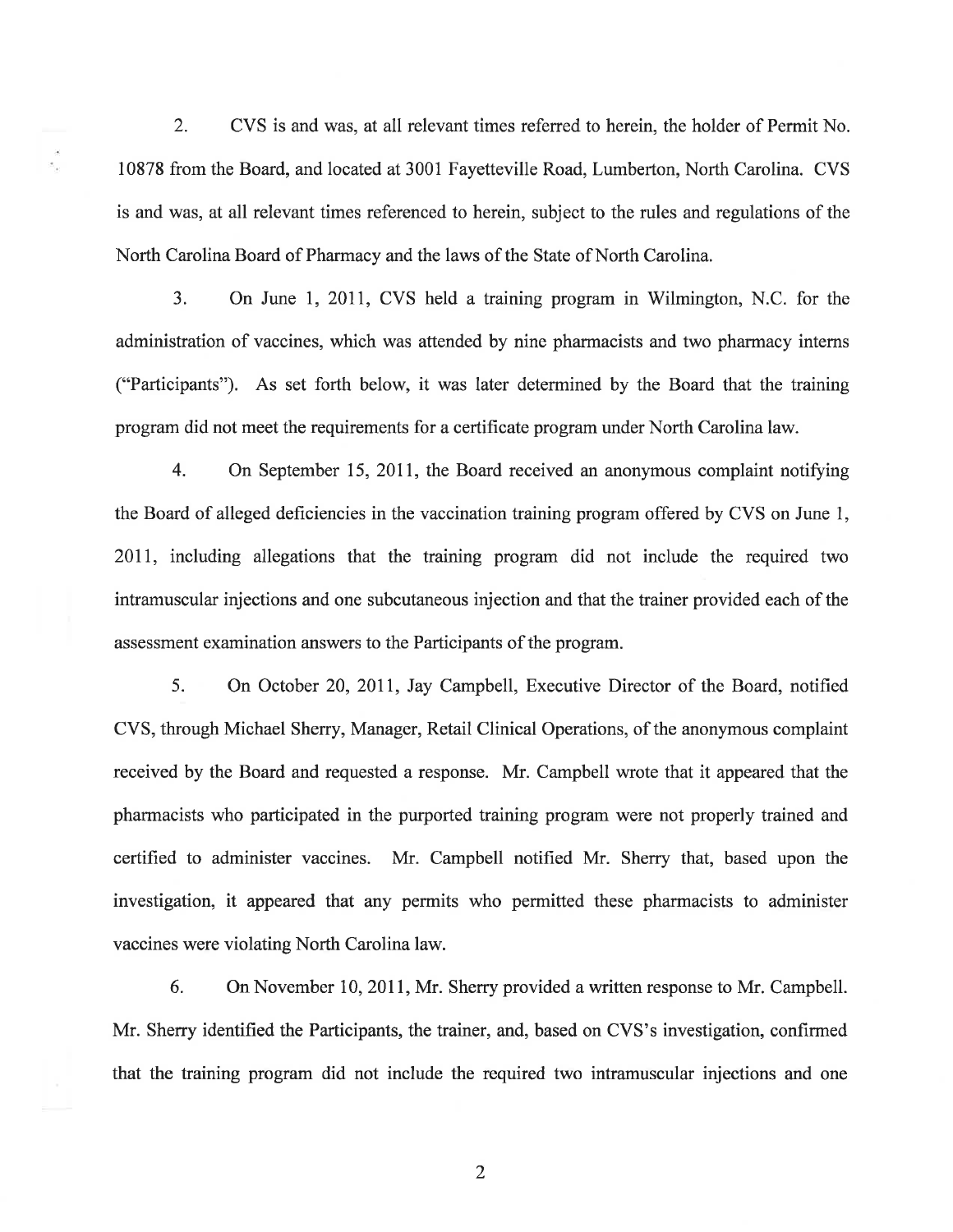subcutaneous injection. Mr. Sherry also conveyed that the Participants would be retrained and would retake the examination, and until they did so, the Participants were notified that they were not permitted to administer vaccines. Mr, Sherry provided the number of vaccinations that the Participants administered between the training on June 1, 2011 and the time at which they were instructed by CVS to cease any vaccination administration, which was on or about October 24, 2011. After further investigation and during the Conference, Mr. Sherry also confirmed that the trainer provided each of the assessment examination answers to the Participants of the program.

7. From on or about November 14 to November 24,2011, a new CVS trainer conducted retraining on injection technique. Participants April Rogers, Edmund Wellons, Myra Rochelle, Nathaniel Brooks, Lauralyle Weaver and Amos Brinson underwent injection technique retraining. Participants Matt Rettig, Ashok Chandarana and David Kopaczewski opted not to undergo retraining and instead decided to no longer administer vaccinations. Following injection retraining, Participants April Rogers, Edmund Wellons, Myra Rochelle, Nathaniel Brooks, Lauralyle Weaver and Amos Brinson again began to administer vaccines based on communiçation fiom CVS that they were permitted to do so, The retraining that took place in November 2011 did not, however, require the Participants to repeat the didactic coursework or to retake the assessment examination.

8. On December 5, 2011, Mr. Sherry received a letter from Mr. Campbell informing him that not all participants had been retrained on injection technique and that none of the participants had repeated the didactic course work or had retaken the exam. Accordingly, the Participants remained improperly trained and not certified to administer vaccines under North Carolina law.

3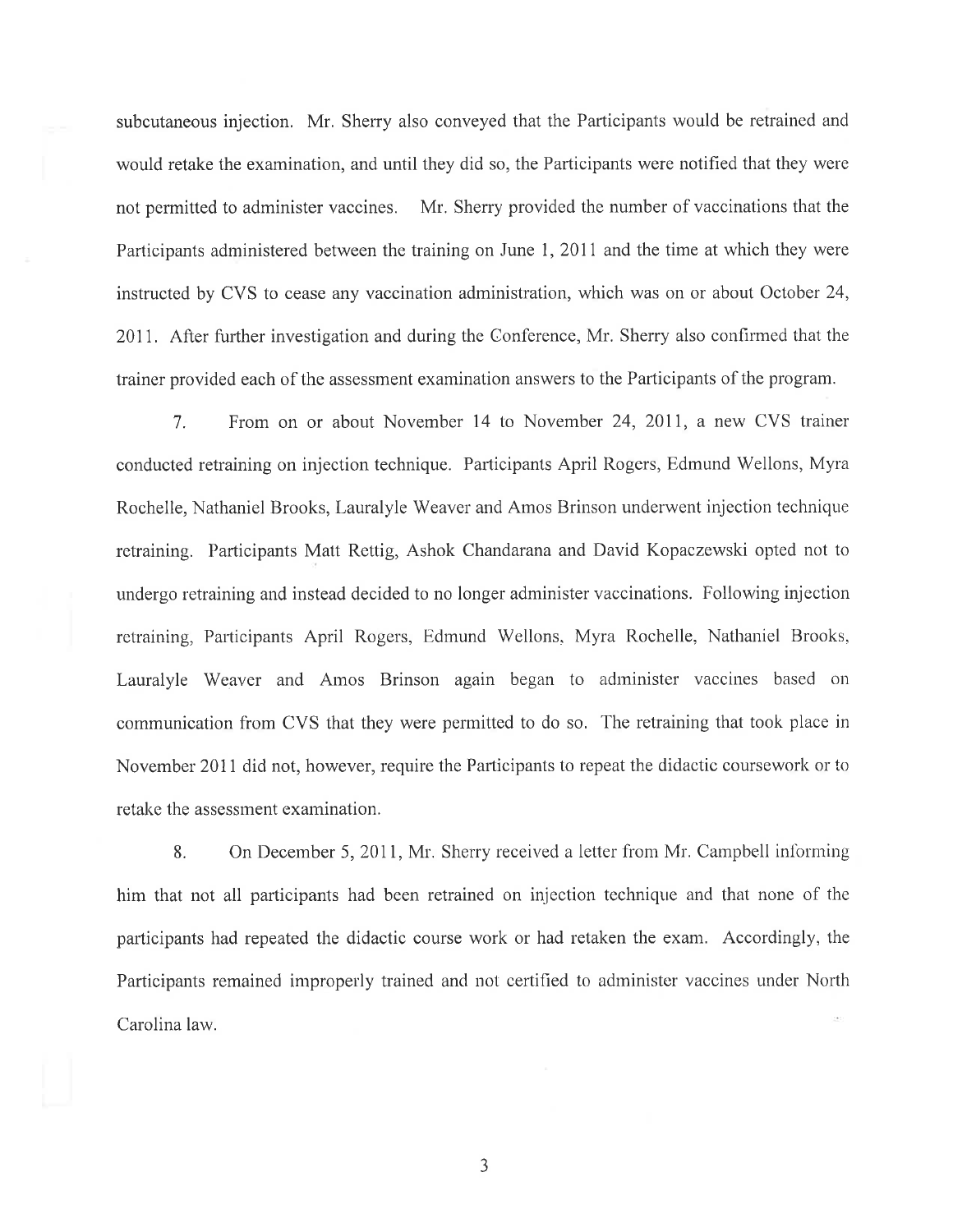9. From on or about December 5 to December 19,2011, CVS conducted exam retesting of certain of the Participants. April Rogers, Edmund Wellons, Myra Rochelle and Lauralyle Weaver re-took the examination. Participants Nathaniel Brooks and Amos Brinson elected not to re-test and instead decided to undergo the full training for certification for the Fall, 2012 flu season.

10. On or about December 19, 2011 Mr. Campbell contacted CVS Wilmington area pharmacy supervisor Betsy Ramsay and informed her that the Participants were not permitted to administer vaccines.

11. From on or about December 19,2011 upon direction from CVS, none of the Participants administered any vaccines as directed by the Board.

12. Between August 30, 2011 and December 14, 2011, CVS permitted R. Ph. April Rogers, as pharmacist-manager, to unlawfully administer 118 vaccines.

13. Further, between September 23,2011 and October 18, 2011, CVS permitted R. Ph. David Kopaczewski to unlawfully administer 6 vaccines under the supervision of pharmacist-manager April Rogers.

14. In addition, a number of the vaccination records maintained by CVS did not comply with North Carolina law in that 19 of the records failed to adequately describe the administration site of injection.

#### CONCLUSIONS OF LAW

Based on the above findings, the Board concludes as a matter of law:

l. All parties are properly before the Board, and the Board has jurisdiction over CVS and the subject matter of this proceeding.

4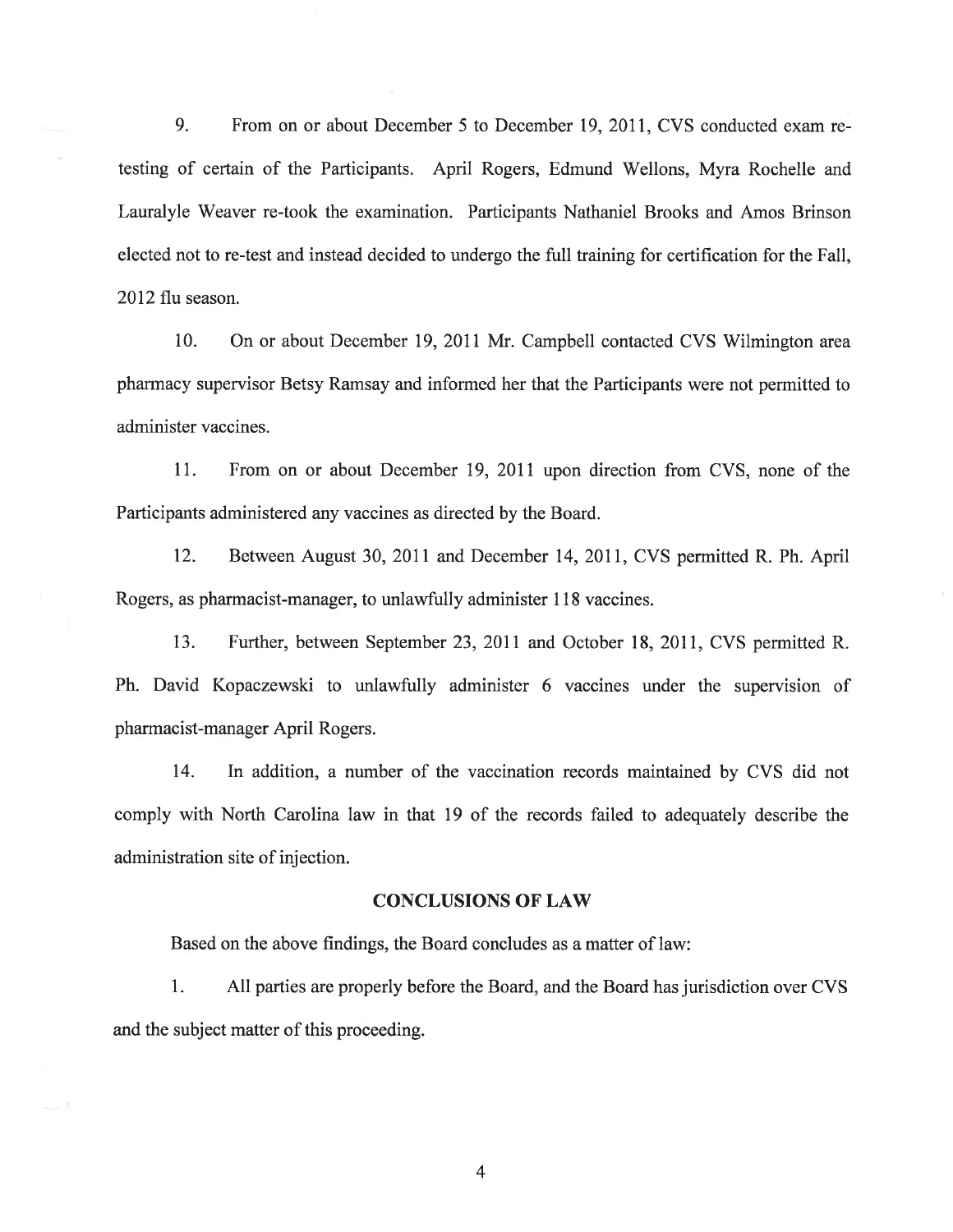2. CVS's conduct, as set out in the findings of fact above, constitutes grounds for discipline pursuant to N.C. Gen. Stat. \$ 90-85.38 because CVS's acts were in violation of N.C. Gen. Stat. \$\$ 90-85.3(r), 90-85.38(b), and 90-85.40(Ð; and 21 N.C.A.C. 46 .1804(a), 46 .2302(a), and 46 .2507.

Based upon the foregoing, and with the consent of the parties, IT IS THEREFORE ORDERED that the permit of CVS is hereby subject to the following conditions:

1. CVS shall administer no vaccinations for a two-year period commencing on the date of the entry of this Order and running for two consecutive years;

2. CVS shall violate no laws goveming the practice of pharmacy or the distribution of drugs;

3. CVS shall violate no rules and regulations of the Board;

4. CVS shall cooperate with the Board, its attorneys, investigators and other representatives in any investigation of compliance with the provisions of this Consent Order; and

5. If CVS fails to comply with any terms or conditions of this Order, CVS may be subject to additional disciplinary action by the Board.

This the  $\int_0^{\pi}$  day of July, 2012.

NORTH CAROLINA BOARD OF PHARMACY  $1/$ By: Jack W. Campbell, IV **Executive Director**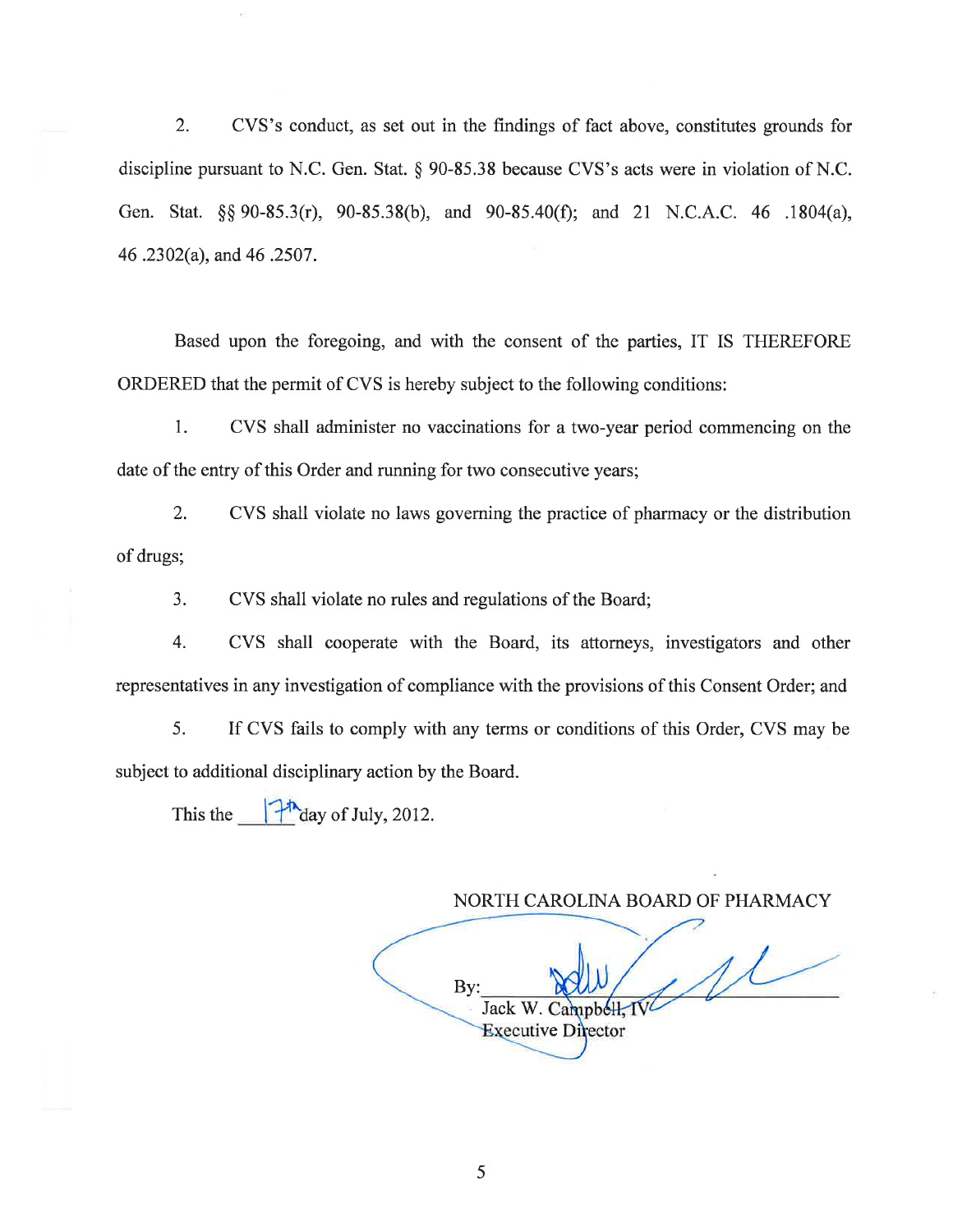CVS/pharmacy, the holder of permit number 10878, has full knowledge that it has the right to a formal hearing, at which it would have the right to be represented at its expense by counsel, in this matter. The undersigned freely, knowingly and voluntarily waives such right by entering into this Consent Order. The undersigned understands and agrees that by entering into this Consent Order, it certifies that it has read the foregoing Consent Order and that it voluntarily consents to the terms and conditions set forth therein and relinquishes any right to judicial review of Board actions which may be taken concerning this matter. The undersigned further understands that should it violate the terms and conditions of this Consent Order, the Board may take additional disciplinary action. The undersigned understands and agrees that this Consent Order will not become effective unless and until approved by the Board. The undersigned understands that it has the right to have counsel of its choice review and advise it with respect to its rights and this Consent Order, and represents that it enters this Consent Order after consultation with its counsel or after knowingly and voluntarily choosing not to consult with counsel.

The undersigned certifies that its agent executing this Consent Order is duly authorized to accept the Consent Order on behalf of CVS/pharmacy, and to bind the permit holder.

## **ACCEPTED AND CONSENTED TO BY:**

CVS/pharmacy (Permit No. 10878) Date  $\delta$ By: Title:  $\mathsf{P}^{\mathsf{t}}$ **STATE OF COUNTY** I, the undersigned Notary Public of the County and State aforesaid, do hereby certify that the following personally appeared before me this day and acknowledged the due execution of the foregoing document: COMMS Date: Notary Public **EDNA BROV** NOTARY PUBLIC My commission expires: WAKE COUNTY, My Commission Expires 05-08-2017